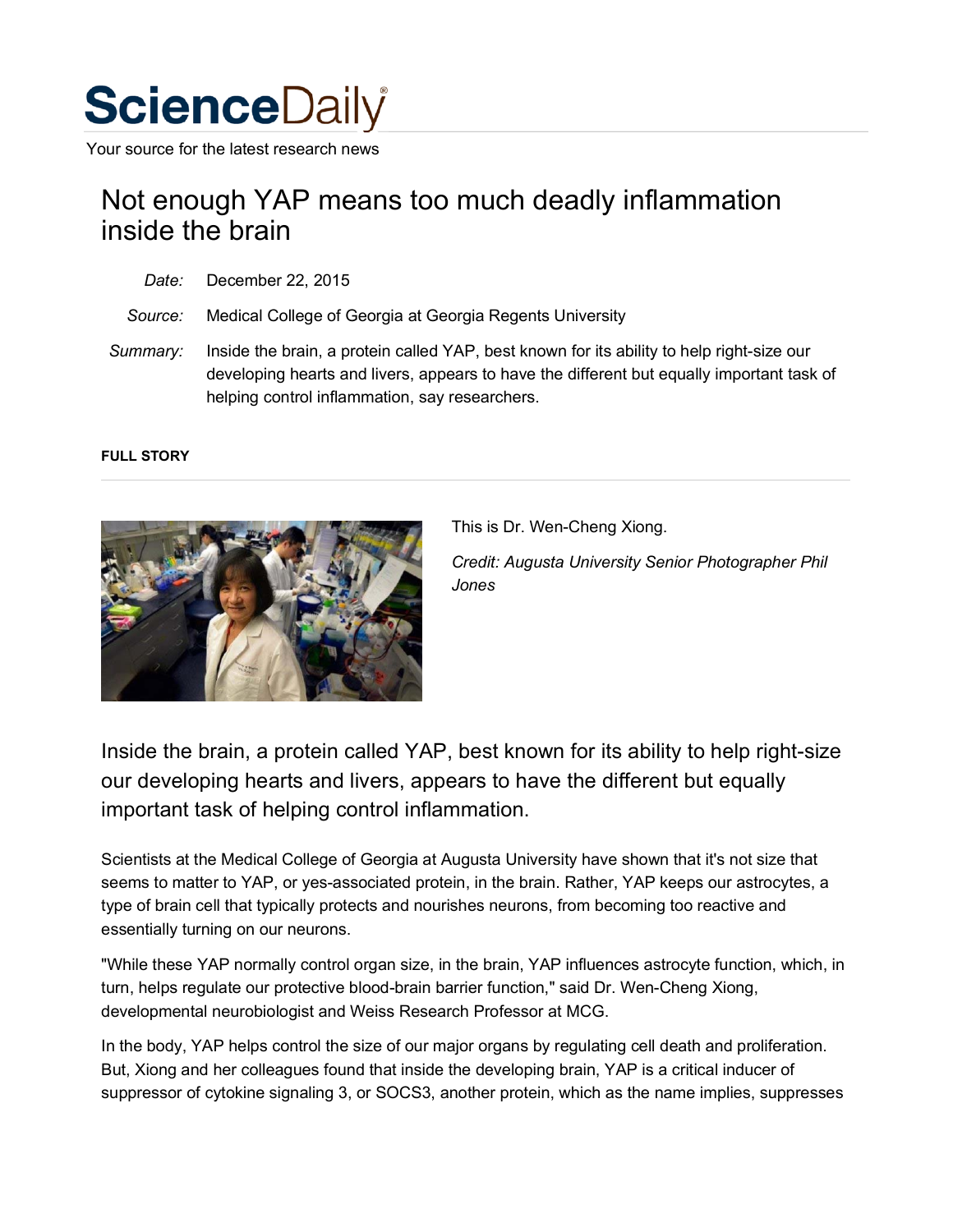inflammation-provoking immune cells. Inflammation can be dangerous even deadly in the closed confines of the skull, where resulting swelling and pressure can destroy neurons, said Xiong, corresponding author of the study in the journal *Cerebral Cortex*.

Xiong suspects that in conditions, such as hemorrhagic - or bleeding - stroke and hydrocephalus, where fluid accumulates inside the skull of a baby or an adult in response to injury, a problem with YAP could be a factor.

In fact in her studies, mice missing YAP also had a form of hydrocephalus that at first made Xiong suspect that YAP did help control the size of the brain. However, when the scientists dissected the toolarge organ, they found it was mostly fluid. And the mice missing YAP did not induce SOCS3. "The brake is gone and over-inflammation can occur," she said.

YAP is expressed in both astrocytes as well as the neural stem cells that help make more astrocytes and, to a lesser extent, neurons, for the brain. Xiong and her team found that without YAP, astrocytes became hyper-reactive, creating a condition called astrogliosis where they weaken instead of strengthen the important but fragile blood-brain barrier.

The blood-brain barrier is essentially a layer of tightly knit endothelial cells that line blood vessels in the brain, a single layer of smooth muscle cells, or pericytes, on top of that, and a layer of astrocytes on the exterior. The unique configuration in the blood vessels of the brain and spinal cord create a fine filter that limits what substances can get access to brain tissue from the blood.

"The blood-brain barrier is completely disrupted in hemorrhagic stroke," Xiong said. "Once that is broken, it changes everything." Cell types and factors that normally don't have access to the brain confuse the relationships between cell types and substances that are usually there. One consequence is that fluid from the blood also gets into brain tissue, adding pressure to the confused conversations. Neurons start to die, scar tissue forms and more astrocytes form.

They found levels of several SOCS proteins were lower in mice where the YAP gene was deleted from the brain. To double-check the connection between SOCS3 and YAP, they selectively expressed SOCS3 in the astrocytes of the YAP knockouts and still found less inflammation. The inflammation also seemed to focus on the blood vessels in mice missing YAP, and when they injected a dye tracer that normally cannot penetrate the blood-brain barrier, it easily penetrated into the brains of mice missing Yap from their astrocytes.

Xiong wants to pursue studies examining the blood of newborns with hydrocephalus for signs of mutated YAP. A mutant form of YAP is known to cause liver cancer, in which cells just keep growing, and the Hippo signaling pathway that activates YAP has been targeted for its anti-cancer potential.

## **Story Source:**

The above post is reprinted from materials provided by **Medical College of Georgia at Georgia Regents University**. *Note: Materials may be edited for content and length.*

#### **Journal Reference**: